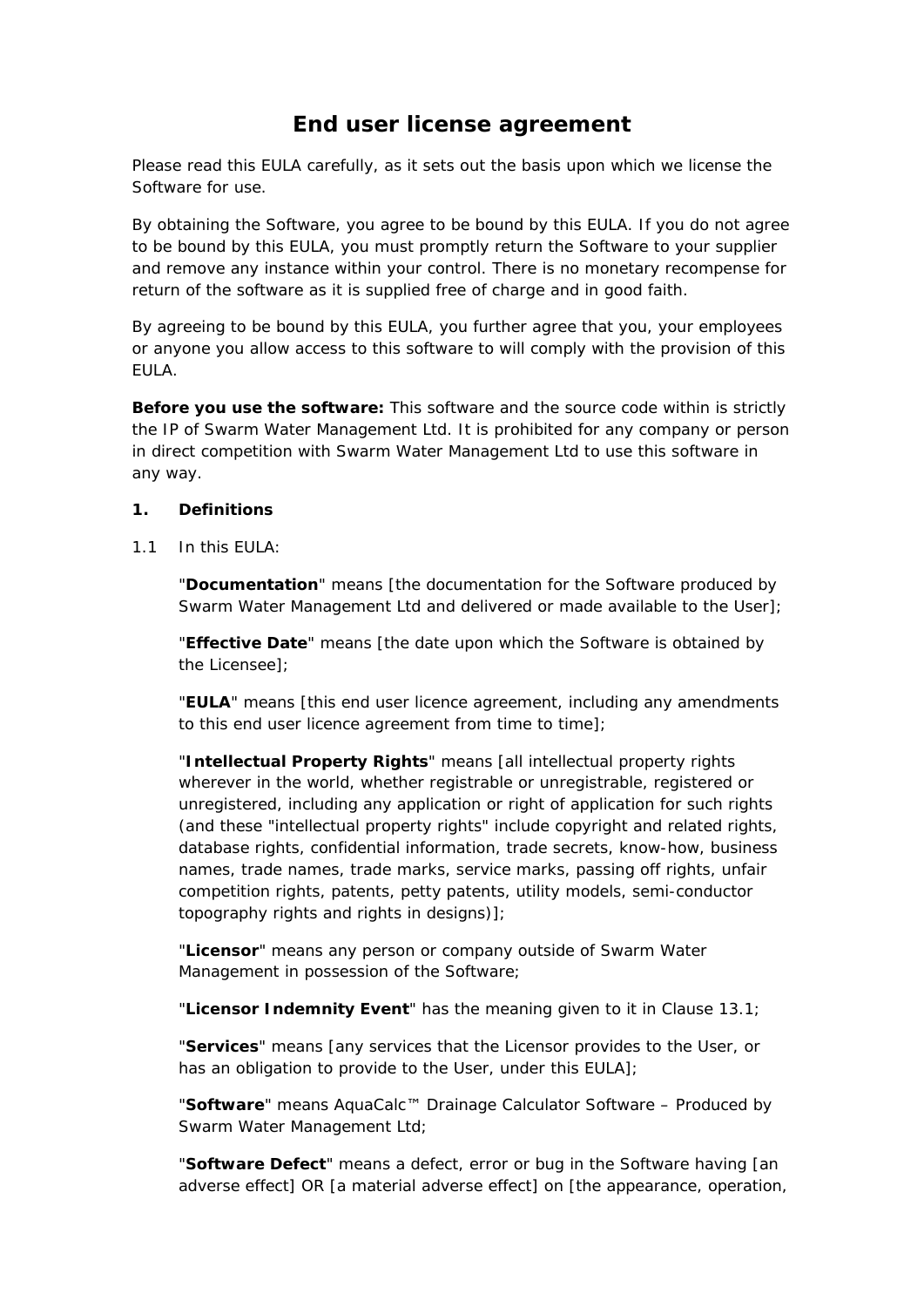functionality or performance of the Software][, but excluding any defect, error or bug caused by or arising as a result of:

- (a) [any act or omission of the User or any person authorised by the User to use the Software];
- (b) [any use of the Software contrary to the Documentation by the User or any person authorised by the User to use the Software];
- (c) [a failure of the User to perform or observe any of its obligations in this EULA]; and/or
- (d) [an incompatibility between the Software and any other system, network, application, program, hardware or software not specified as compatible in the Software Specification];]

"**Software Specification**" means [the specification for the Software set out in the Documentation];

"**Source Code**" means [the Software code in human-readable form or any part of the Software code in human-readable form, including code compiled to create the Software or decompiled from the Software, but excluding interpreted code comprised in the Software];

"**Support Services**" means [support in relation to the use of the Software and the identification and resolution of errors in the Software, but shall not include the provision of training services whether in relation to the Software or otherwise];

"**Term**" means [the term of this EULA, commencing in accordance with Clause 3.1 and ending in accordance with Clause 3.2];

"**Update**" means [a hotfix, patch or minor version update to the Software];

"**Upgrade**" means [a major version upgrade of the Software];

"**User**" means [the person to whom the Licensor grants a right to use the Software under this EULA]; and

#### **2. Credit**

2.1 This document was created using a template from SEQ Legal (https://seqlegal.com).

*You must retain the above credit. Use of this document without the credit is an infringement of copyright. However, you can purchase from us an equivalent document that does not include the credit.*

#### **3. Term**

- 3.1 This EULA shall come into force upon the Effective Date.
- 3.2 This EULA shall continue in force indefinitely

#### **4. Licence**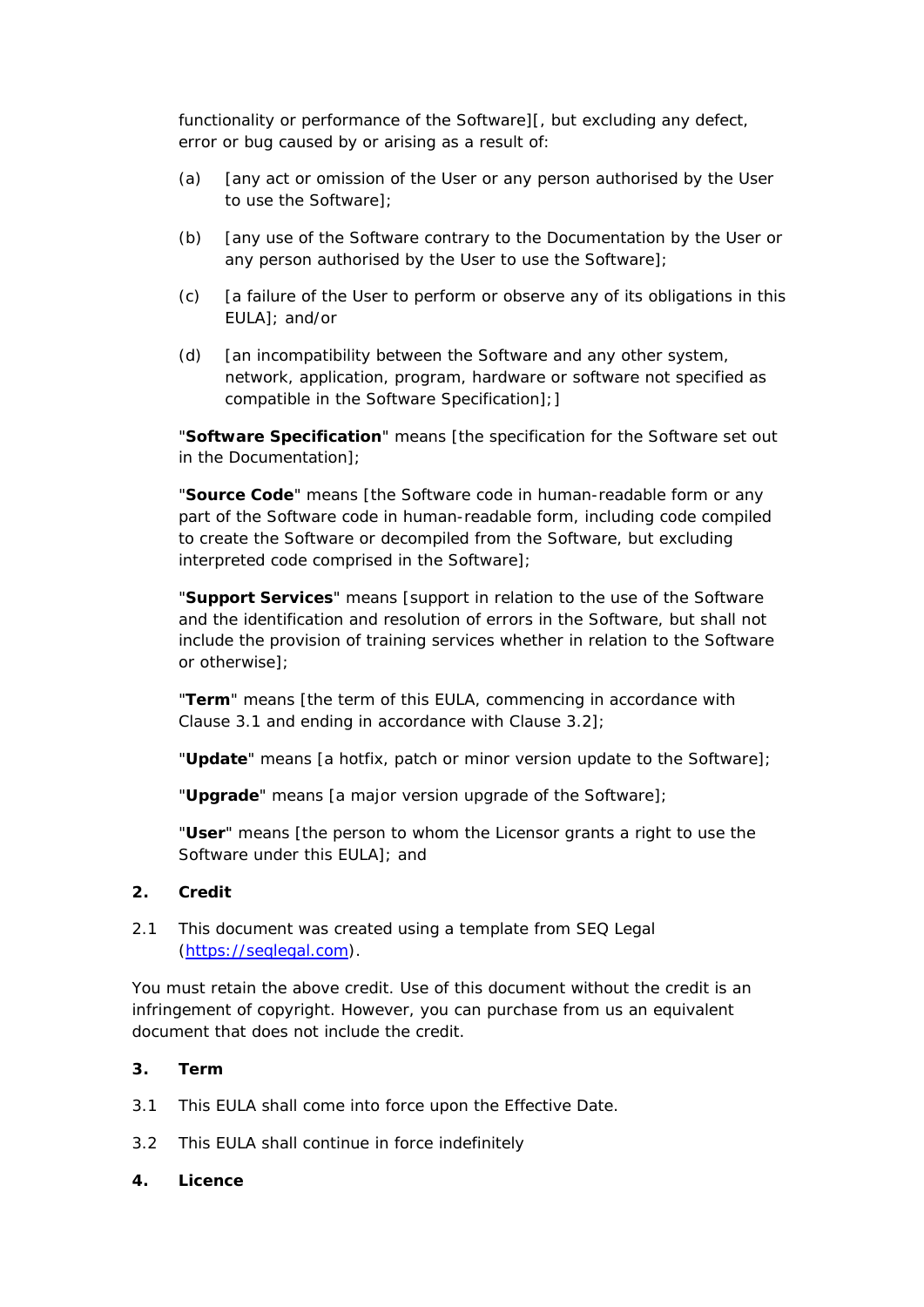- 4.1 The Licensor hereby grants to the User from [the date of supply of the Software to the User for a period of 24 months license to:
	- (a) [install[ [a single instance] of] the Software];
	- (b) [use[ [a single instance] of] the Software[ in accordance with the Documentation]]; and
	- (c) [create, store and maintain up to [5] back-up copies of the Software],

 subject to the limitations and prohibitions set out and referred to in this Clause 4.

- 4.2 The User may not sub-license and must not purport to sub-license any rights granted under Clause 4.1[ without the prior written consent of the Licensor].
- 4.3 Save to the extent expressly permitted by this EULA or required by applicable law on a non-excludable basis, any licence granted under this Clause 4 shall be subject to the following prohibitions:
	- (a) [the User must not [sell, resell, rent, lease, loan, supply, publish, distribute or redistribute] the Software];
	- (b) [the User must not alter, edit or adapt the Software]; and
	- (c) [the User must not decompile, de-obfuscate or reverse engineer, or attempt to decompile, de-obfuscate or reverse engineer, the Software].
- 4.4 The User shall be responsible for the security of copies of the Software supplied to the User under this EULA[ (or created from such copies)] and shall use all reasonable endeavours (including all reasonable security measures) to ensure that access to such copies is restricted to persons authorised to use them under this EULA.

#### **5. Source Code**

5.1 Nothing in this EULA shall give to the User or any other person any right to access or use the Source Code or constitute any licence of the Source Code.

# **6. Section Removed**

# **7. Support Services**

- 7.1 The Licensor shall provide the Support Services to the User [during the Term] by way of remote technical support in usage of the software only.
- 7.2 The Licensor shall provide the Support Services [with reasonable skill and care].

# **8. No assignment of Intellectual Property Rights**

8.1 Nothing in this EULA shall operate to assign or transfer any Intellectual Property Rights from the Licensor to the User, or from the User to the Licensor.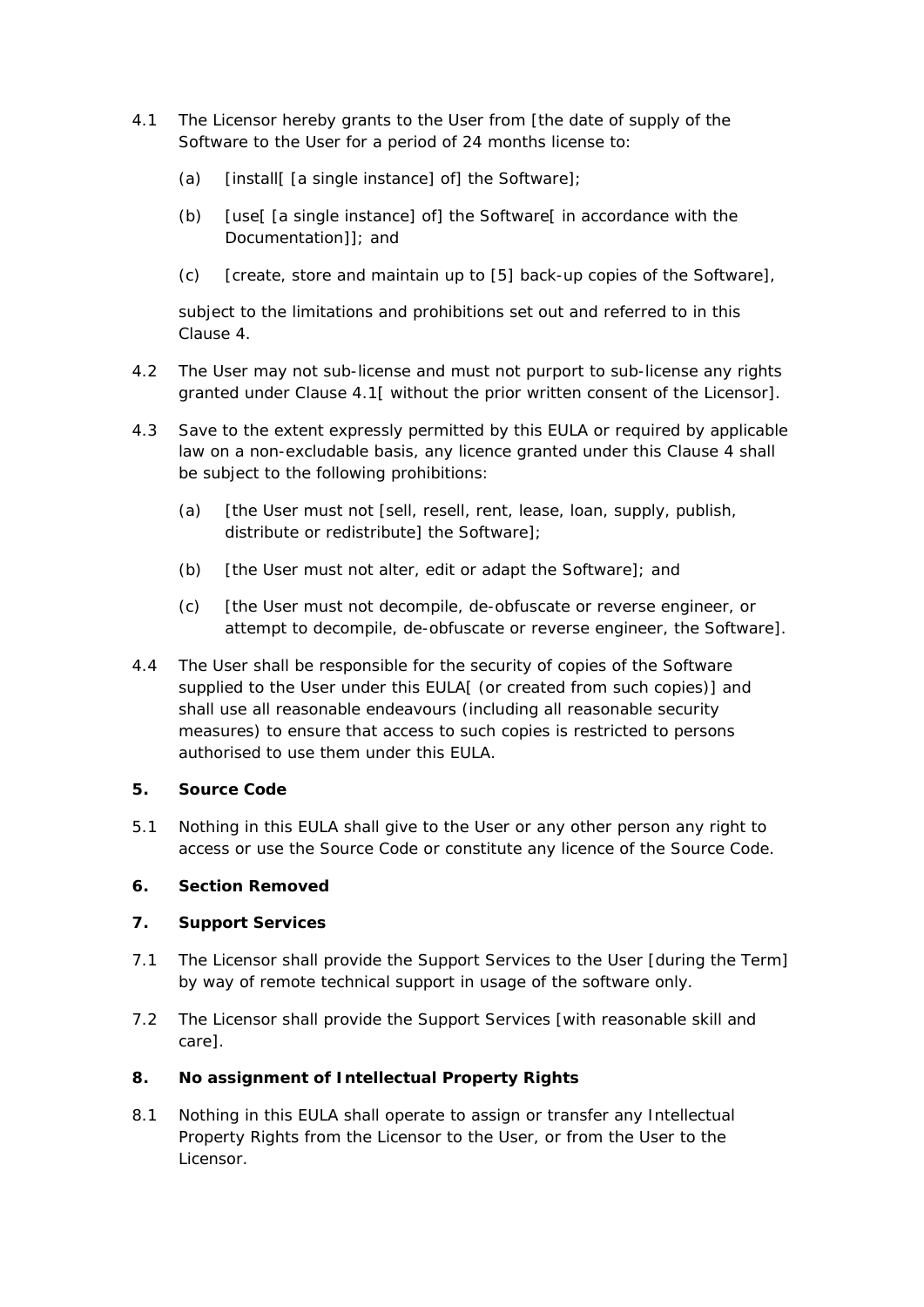# **11. Warranties**

- 11.1 The Licensor warrants to the User that it has the legal right and authority to enter into this EULA and to perform its obligations under this EULA.
- 11.2 The Licensor warrants to the User that:
	- (a) [the Software as provided will conform in all [material] respects with the Software Specification];
	- (b) [the Software will be supplied free from viruses, worms, Trojan horses, ransomware, spyware, adware and other malicious software programs]; and
- 11.3 The Licensor warrants to the User that the Software[, when used by the User in accordance with this EULA,] will not breach [any laws, statutes or regulations applicable under English law].
- 11.4 The Licensor warrants to the User that the Software, when used by the User in accordance with this EULA, will not infringe the Intellectual Property Rights of any person [in any jurisdiction and under any applicable law].
- 11.5 The User warrants to the Licensor that it has the legal right and authority to enter into this EULA and to perform its obligations under this EULA.

# **12. Acknowledgements and warranty limitations**

- 12.1 The User acknowledges that complex software is never wholly free from defects, errors and bugs; and subject to the other provisions of this EULA, the Licensor gives no warranty or representation that the Software will be wholly free from defects, errors and bugs.
- 12.2 The User acknowledges that complex software is never entirely free from security vulnerabilities; and subject to the other provisions of this EULA, the Licensor gives no warranty or representation that the Software will be entirely secure.
- 12.3 The User acknowledges that the Software is only designed to be compatible with that software specified as compatible in the Software Specification; and the Licensor does not warrant or represent that the Software will be compatible with any other software.
- 12.4 The User acknowledges that the Licensor will not provide any [legal, financial, accountancy or taxation advice] under this EULA or in relation to the Software; and, except to the extent expressly provided otherwise in this EULA, the Licensor does not warrant or represent that the Software or the use of the Software by the User will not give rise to any legal liability on the part of the User or any other person.

#### **13. Indemnities**

13.3 The User shall indemnify and shall keep indemnified the Licensor against any and all liabilities, damages, losses, costs and expenses (including legal expenses and amounts reasonably paid in settlement of legal claims) suffered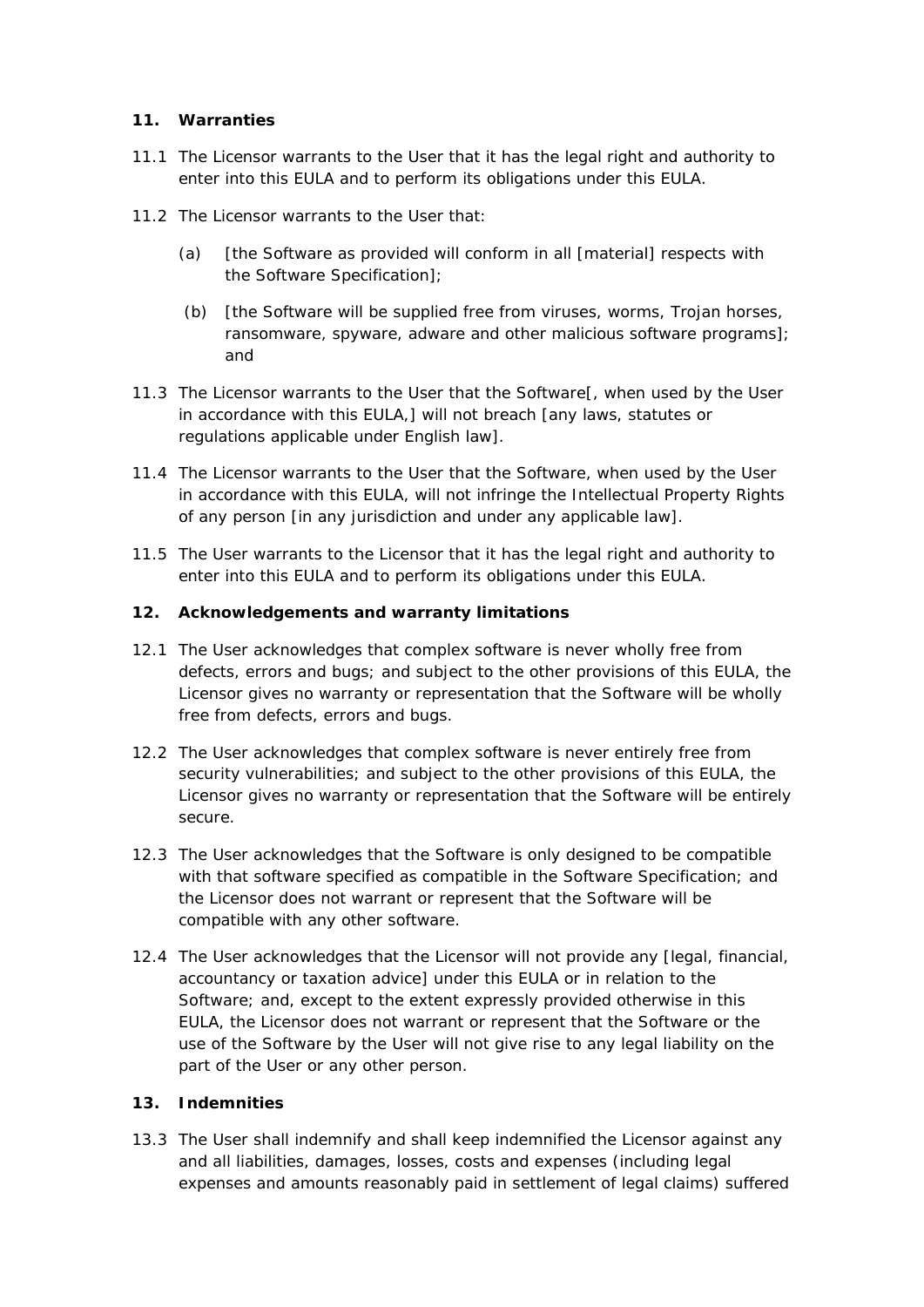or incurred by the Licensor and arising directly or indirectly as a result of any breach by the User of [this EULA].

13.4 The Licensor accepts no responsibility for the resultant usage of the Software. Any and all calculations carried out on the Software are to be checked by a competent engineer.

# **14. Limitations and exclusions of liability**

- 14.1 Nothing in this EULA will:
	- (a) limit or exclude any liability for death or personal injury resulting from negligence;
	- (b) limit or exclude any liability for fraud or fraudulent misrepresentation;
	- (c) limit any liabilities in any way that is not permitted under applicable law; or
	- (d) exclude any liabilities that may not be excluded under applicable law,

 and, if a party is a consumer, that party's statutory rights will not be excluded or limited by this EULA, except to the extent permitted by law.

- 14.3 The Licensor will not be liable to the User in any respect of any losses as a result of usage of the Software.
- 14.4 The Licensor will not be liable to the User in respect of any loss of profits or anticipated savings.
- 14.5 The Licensor will not be liable to the User in respect of any loss of revenue or income.
- 14.6 The Licensor will not be liable to the User in respect of any loss of business, contracts or opportunities.
- 14.7 The Licensor will not be liable to the User in respect of any loss or corruption of any data, database or software.
- 14.8 The Licensor will not be liable to the User in respect of any special, indirect or consequential loss or damage.
- 14.9 The liability of the Licensor to the User under this EULA in respect of any event or series of related events shall not exceed the sum of:
	- (a) *£1.00*;
- 14.10 The aggregate liability of the Licensor to the User under this EULA shall not exceed the greater of:
	- (a) *£1.00*;

#### **15. Termination**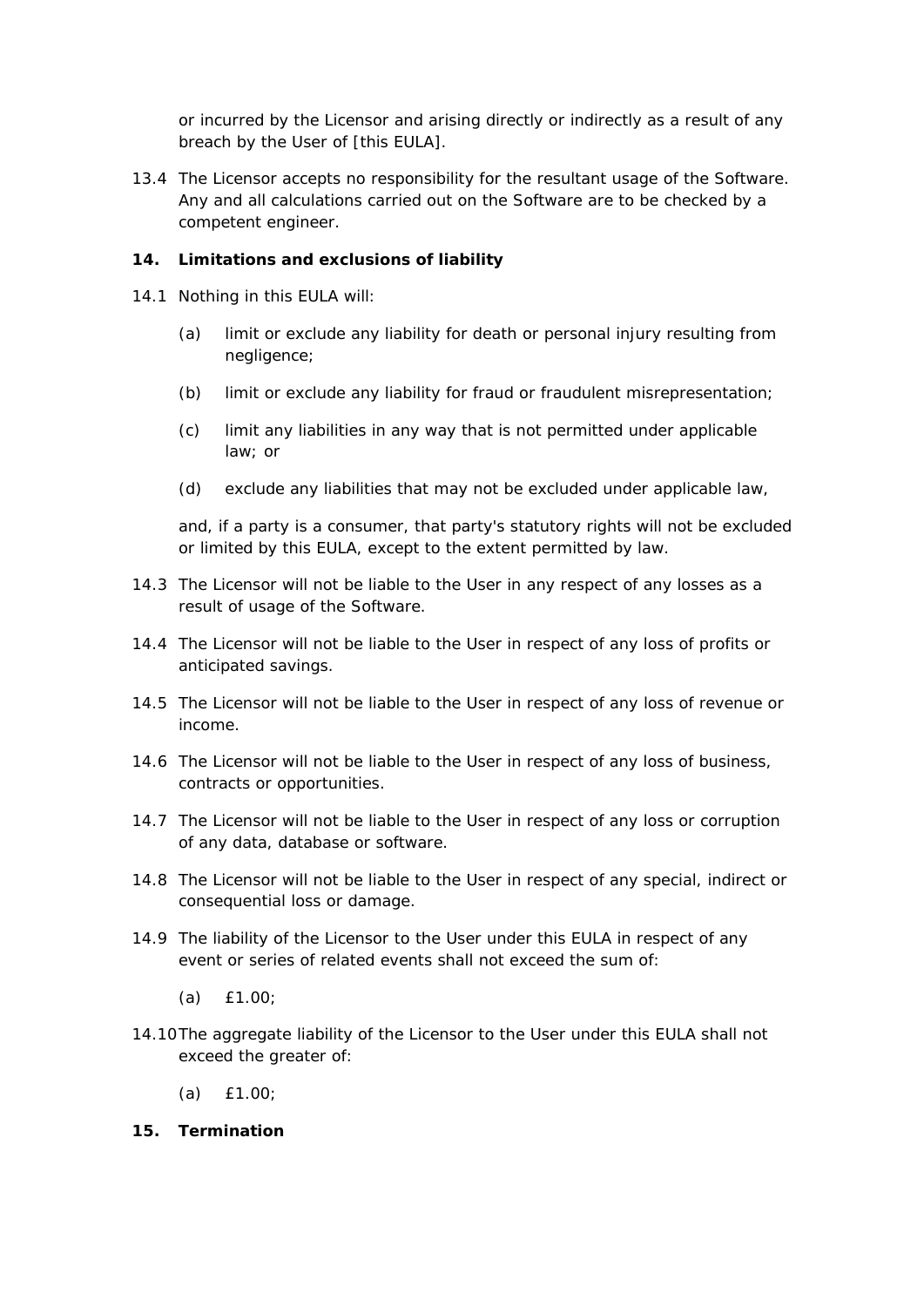- 15.1 The Licensor may terminate this EULA by giving to the User [not less than 30 days'] written notice of termination[, expiring [at the end of any [calendar month]] OR [after the end of the Minimum Term]].
- 15.2 The User may terminate this EULA by giving to the Licensor [not less than 30 days'] written notice of termination[, expiring [at the end of any [calendar month]] OR [after the end of the Minimum Term]].
- 15.4 Either party may terminate this EULA immediately by giving written notice of termination to the other party if:
	- (a) the other party:
		- (i) is dissolved;
		- (ii) ceases to conduct all (or substantially all) of its business;
		- (iii) is or becomes unable to pay its debts as they fall due;
		- (iv) is or becomes insolvent or is declared insolvent; or
		- (v) convenes a meeting or makes or proposes to make any arrangement or composition with its creditors;
	- (b) an administrator, administrative receiver, liquidator, receiver, trustee, manager or similar is appointed over any of the assets of the other party;
	- (c) an order is made for the winding up of the other party, or the other party passes a resolution for its winding up[ (other than for the purpose of a solvent company reorganisation where the resulting entity will assume all the obligations of the other party under this EULA)]; or

#### **16. Effects of termination**

- 16.2 Except to the extent that this EULA expressly provides otherwise, the termination of this EULA shall not affect the accrued rights of either party.
- 16.4 For the avoidance of doubt, the licences of the Software in this EULA shall terminate upon the termination of this EULA; and, accordingly, the User must immediately cease to use the Software upon the termination of this EULA.
- 16.5 Within [10 Business Days] following the termination of this EULA, the User must:
	- (a) return to the Licensor or dispose of as the Licensor may instruct all media in its possession or control containing the Software; and
	- (b) irrevocably delete from all computer systems in its possession or control all copies of the Software.

# **17. General**

17.1 No breach of any provision of this EULA shall be waived except with the express written consent of the party not in breach.